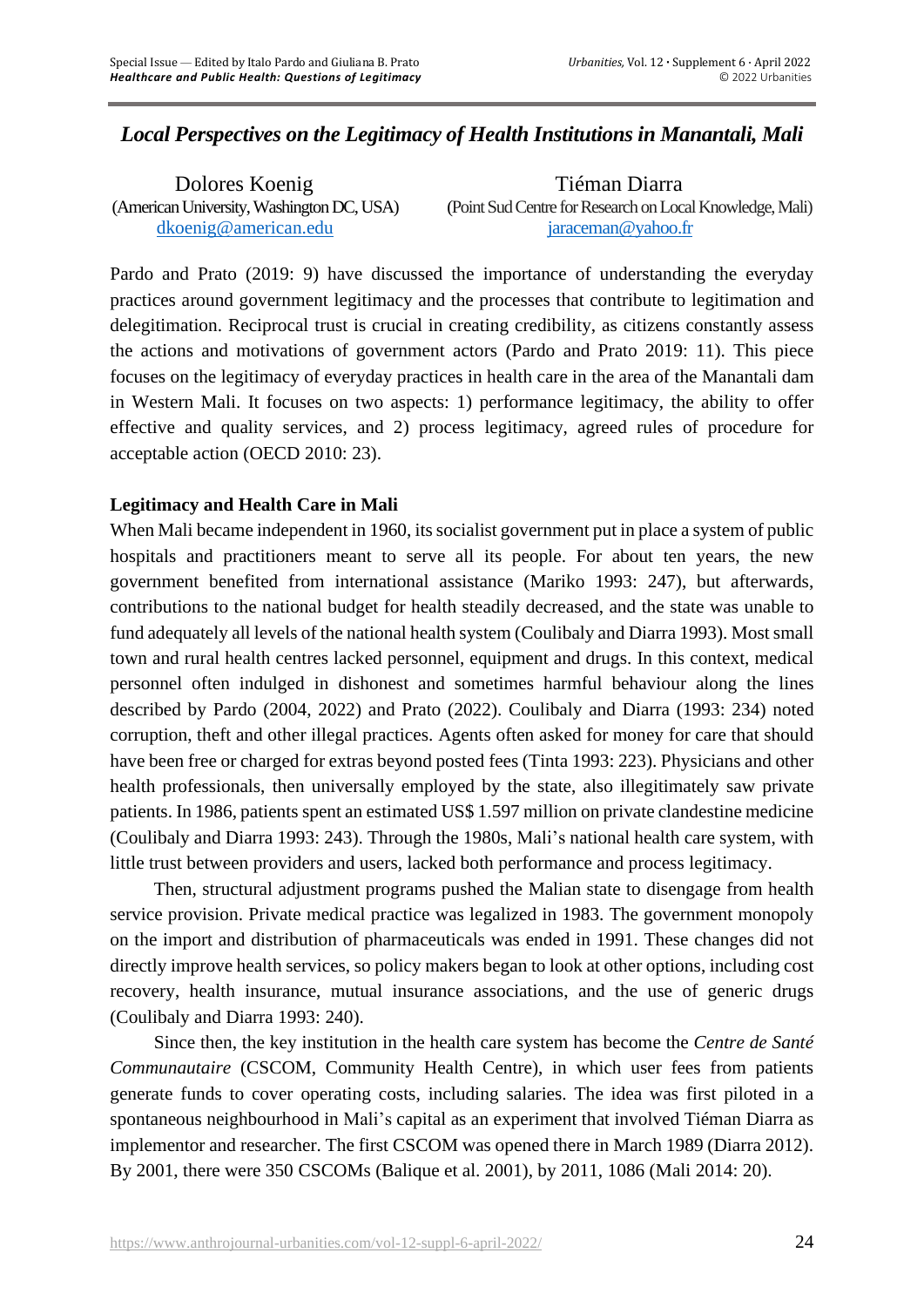The formation of a CSCOM starts with the establishment of a community-based nonprofit *Association de Santé Communautaire* (ASACO, Community Health Association), which first launches and then manages the CSCOM. Although private not-for-profit institutions, ASACOs and CSCOMs are under the supervision of the state, which verifies respect for four essential conditions: ASACO respect for democratic rules, legitimacy of the CSCOM director's authority and decisions, not-for-profit status, and accounting transparency (Balique et al. 2001: 38-9). As more communities wanted CSCOMs, the government established rules for their creation as an integral part of the national health system with different tiers of care. A convention of mutual assistance between the government and the ASACO-CSCOM jointly established the roles and obligations of the partners. Government funding to equip new CSCOMs and aid in recruiting personnel is available; some also get assistance from NGO programs.

The community-run ASACO has conferred transparency on CSCOM operations and is a key guarantee of their process legitimacy. In contrast, the performance legitimacy of CSCOMs is fragile. Many CSCOMs have insufficient income to sustain them (Konaté and Kanté 2005: 137). The number of visits may not cover costs (Balique et al. 2001), although sometimes the deficit is made up by drug sales (Konaté and Kanté 2005: 144-5). Nevertheless, residents sometimes complained that the supply of essential medications was not reliable (Konaté and Kanté 2005: 143). The financial problems were compounded by lack of qualified personnel, low use of service, inadequate infrastructure and equipment, and poor performance (Coulibaly et al. 2020: 2).

For advanced care, people usually move into the public system. Most prefectures in Mali have public referral hospitals; public hospitals in regional capitals treat more complex cases. The capital, Bamako, houses five public hospitals and government research institutes for public health, blood transfusions, child survival and sickle cell disease (Mali 2014: 19). Private options are also available, mostly in major cities.

These tiers of care build on the CSCOMs, now the-state recognized backbone of Mali's health system and the first level of contact for health services.

### **Health Care in Manantali in the Early 2000s**

Although Manantali<sup>1</sup> is similar to many areas of rural Mali, it is different in one striking way. It is the site of a high dam, built in the mid-1980s to provide electricity and improve irrigation and navigation to the states of the OMVS (*Organisation pour la Mise en Valeur du Fleuve Sénégal*, Senegal River Basin Authority) at the time of dam construction: Mali, Mauritania and Senegal.<sup>2</sup> There has since been rapid change, including the construction of roads and new villages for the 8850 people displaced from the reservoir, most of whom now live downstream of the dam. The dam galvanized the growth of Manantali town, a small rural service centre with about 10,000 inhabitants in 2016. The area was also affected by significant national changes, not only structural adjustment, but also democratization, political decentralization, and

<sup>&</sup>lt;sup>1</sup> The term Manantali refers to the dam, the town, and the wider area.

<sup>2</sup> Since then, Guinea has joined the organization.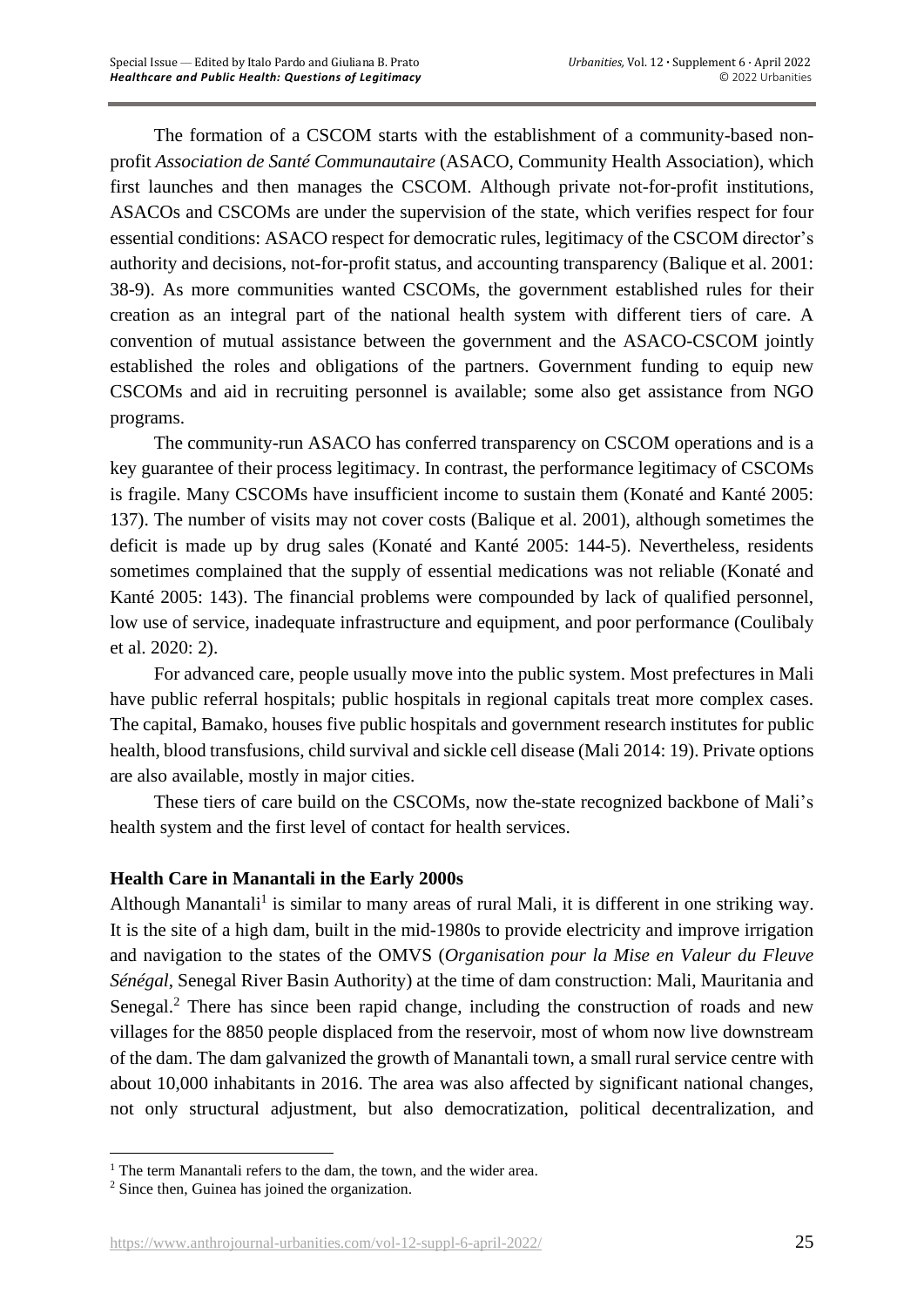associated development initiatives from the early 1990s onward. With decentralization, the area created two communes, Bamafele and Diokeli, each with an elected council and mayor.

The town of Manantali occupies an anomalous position. As part of the commune of Bamafele, it comprises approximately half its population, while the other half is dispersed among 25 villages. However, the land upon which the town is located is owned by the OMVS, which continues to support some of its infrastructure, including a health centre. Although the town is large and wealthier than the villages, the commune political centre is the village of Bamafele.

The information here comes from a study funded by the US National Science Foundation (BCS-1560543) in 2016-19 to understand the effects of resettlement, with special attention to those displaced from the reservoir in the mid-1980s. The research team followed a sample of 137 households, 108 resettlers and 29 hosts. In each, up to four members were interviewed; not all households had people in each category. Relevant here, male heads and one older woman were asked their responses to household illness and what health centres they used. Younger men and women were asked how they tended to their health and whether and where they sought modern health care. Qualitative information was also collected on Manantali's health institutions.

Before the resettlement in the mid-1980s, the area health institutions suffered from performance and process illegitimacy. The administrative centre of Bamafele had a 'rudimentary' health post staffed by a senior nurse and midwife (USAID 1984 Annex 7.7: 10). There was virtually no equipment; rarely were drugs available. In an isolated area, people said that they had to walk up to three days to get to decent health facilities.

Now, as in most of Mali, the provision of modern medicine is based on CSCOMs. The commune of Bamafele has three. The first, in Bamafele, the commune centre, was established in 1998 as a transformation of an older health post built by the resettlement project. A second CSCOM was created in 2003 in Marena, on the other side of the Bafing river, to serve the villages there. A third CSCOM was opened in Manantali town in 2021. Unlike the village CSCOMs, this one promised stable running water and electricity; it hoped to provide an operating room, x-ray and ultrasound machine. Bamafele also supervised a satellite health post in an upstream village, to serve the minority who lived there. In contrast, the more rural commune of Diokeli, with about the same population as Bamafele, has only one CSCOM, in the commune centre. All the CSCOMs are formally linked to the government referral hospital in the prefecture, Bafoulabe.

Manantali town also includes a health centre owned and staffed by the OMVS, known to residents as the 'hospital' of Manantali. Originally built to serve construction managers and workers, it continues to function and is open to all. This health centre has a working x-ray, an oxygen treatment room and four hospital rooms, as well as consultation rooms and offices for doctors and nurses. The OMVS also runs a smaller dispensary, which focuses on prenatal, infant and child care, family planning, routine vaccinations, and malnutrition. Although the OMVS health centres send patients to government referral hospitals, they are not formally integrated into the Malian public health care system.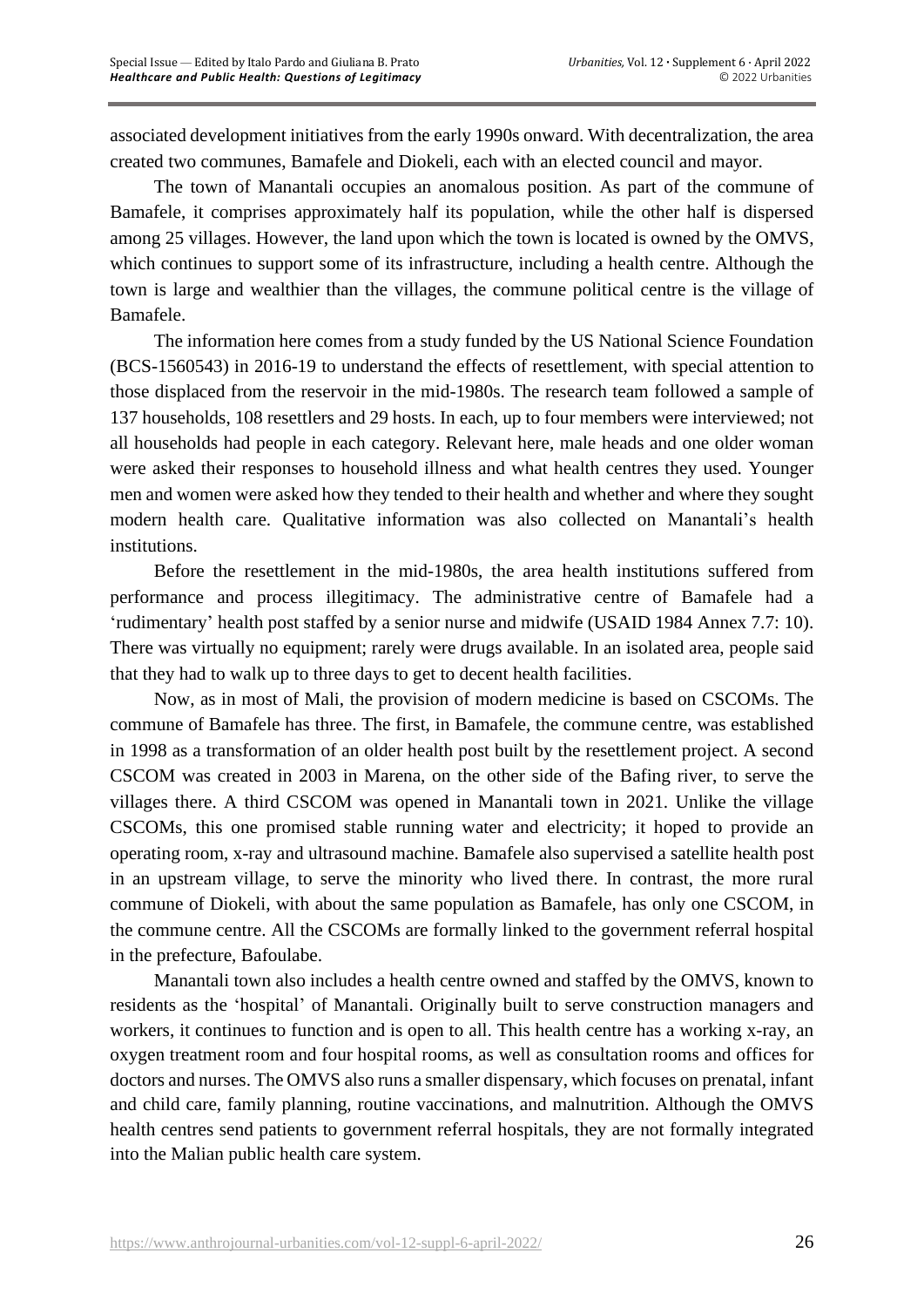## **Health Care Options in Manantali**

Manantali residents evaluated the legitimacy of their health care institutions using concrete criteria. People did not talk of dishonesty, favouritism, under-the-table payments or other evidence of process illegitimacy in the context of health care, although they often mentioned it in other domains. Therefore, this section focuses on performance legitimacy, as evaluated by availability, cost, effectiveness and quality of the health care institutions.

Available health care options included both traditional and modern medicine.<sup>3</sup> Both were practiced in Manantali. There were three traditional specialists in our sample; all claimed relatively successful practices. They treated mental illnesses, epilepsy, infertility, and diseases with supernatural causes. The sample also included a traditional bonesetter and several midwives. No one mentioned using traditional specialists in answer to the interview questions about provision of family health care. However, other information indicated that several people in the sample had been treated by them for mental illness and impotence.

By far, the most common use of traditional medicine was the home-based preparation of plants and leaves for teas or washing solutions. These medicines are based on gathered or cultivated plants, and their preparation is widely known and based on local knowledge passed down for generations. In answer to our questions about sources of health care, a substantial minority of women, both older and younger, and younger men said they used plant-based medicines exclusively. More commonly, all categories of individuals used both traditional medicines and the modern health system. Generally, they tried traditional medicines first, but if they did not work, they turned to modern health care, especially the CSCOM. Traditional health care, widely available, is often, but not always effective. In other words, it is legitimate but not for all health problems.

Although the majority of residents used modern medicine and the national health system, they had problems with its cost. Despite the fact that CSCOM fees are kept low, many people found it difficult to pay for consultations, treatment and medications. Although many brought ill family members to the CSCOM, about a quarter of household heads said that it was not easy to pay. They brought up the need to borrow money, to call upon migrant family members, to sell livestock, and to use savings. Some 18% of older women also brought up these problems, as well as the cost of transport to health centres.

Availability of both personnel and medicines at the CSCOMs was raised by some respondents. A few also had questions about quality of care. Several called into question the capability of the physician at Diokeli; more commonly, people complained that he was often absent. A few also complained about the absence of the physician at Marena. Several people also said that appropriate medications were not always available at the CSCOMs.

Both ASACOs and CSCOMs were aware of these problems in performance, but they did not always agree on what should be done and who should do it. CSCOM personnel presented lists of needs: unfilled positions, housing for the medical team, renovations to buildings and

<sup>&</sup>lt;sup>3</sup> Malians of all social classes throughout the country mix modern and traditional medicine. Although individuals may reject one domain or the other, the legitimacy of both sorts of medicine is generally accepted, in contrast to other places (e.g. Sarfati 2022).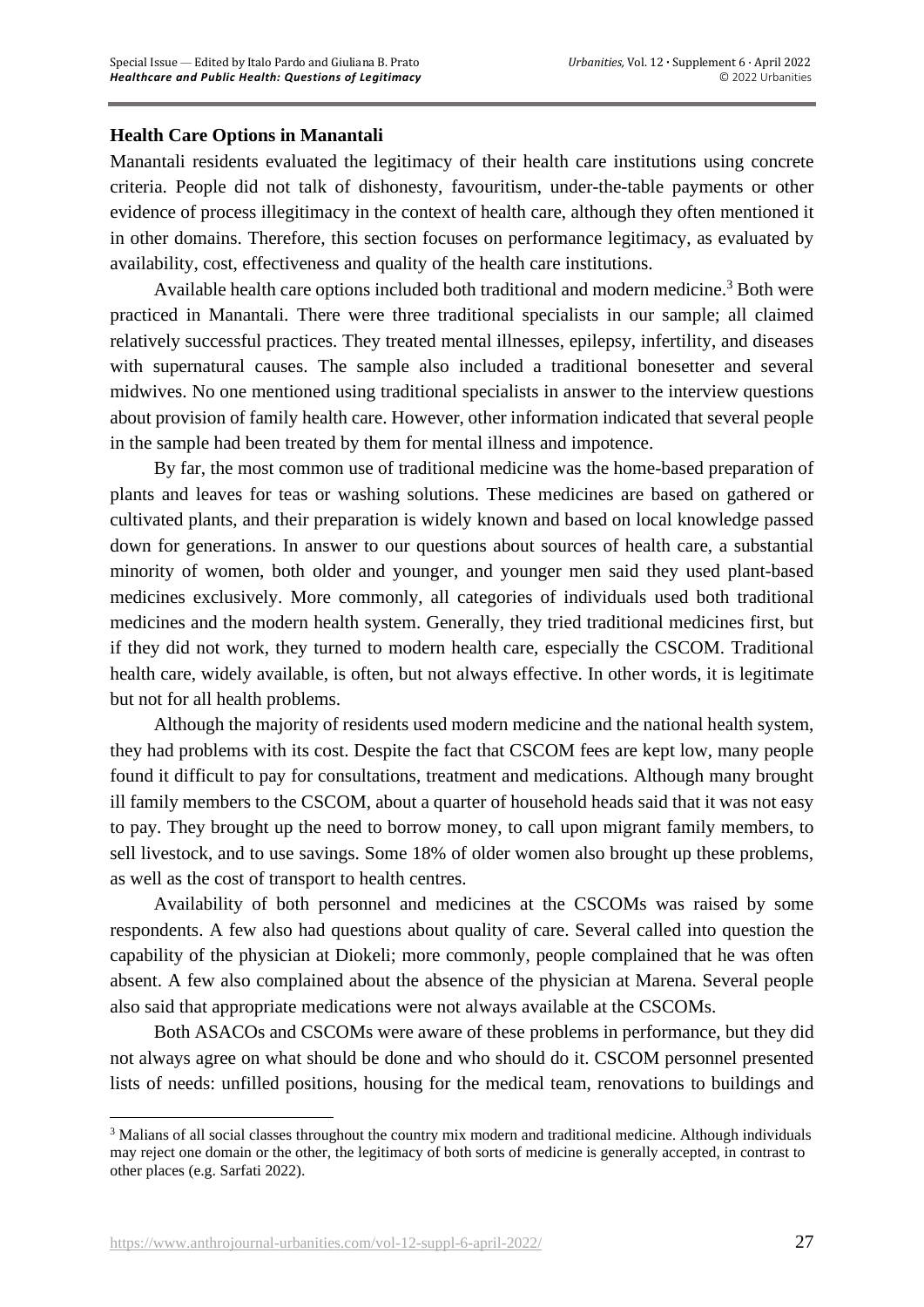equipment, improvements to the water supply, incinerators for medical waste, better transport for patients. Medical directors generally thought the ASACO boards could be more proactive and should manage their financial resources better. They also wanted ASACOs to find 'partners' who could aid with funds, particularly NGOs who might finance particular needs. In turn, ASACOs struggled to manage with restricted budgets, linked to the CSCOM income. Some said they faced difficulty in paying required salaries and the monthly electric bill and were not always up to date on employee insurance. Indeed, the Diokeli commune paid half the physician's salary to relieve pressure on the ASACO. In general, there was little money for improvements. ASACOs confirmed that there were sometimes shortages of essential medications.

Despite the problems, patients generally trusted the CSCOMs. Many young women went for regular prenatal consultations; a significant number delivered their babies there. A few mentioned regular treatment for chronic diseases. This was a significant change from what their life had been before the resettlement. Yet the basic legitimacy of the CSCOMs, a consistent level of quality care at a reasonable price, is not assured, because their economic fragility affects their performance.

People did not question the legitimacy of the system as a whole as much as the individual CSCOMs, clinics and hospitals. Often, they did not go to the CSCOM in their commune or to the closest one. They also did not go consistently to the same site for primary health care. For example, in the commune of Bamafele, which includes the OMVS facilities in Manantali, interviewees were almost as likely to use OMVS facilities as the Bamafele CSCOM. Twelve heads and six older women said the household used the Bamafele CSCOM, while eight heads and seven older women said household members went to both Manantali and Bamafele. The pattern was similar in Marena, the area of Bamafele commune across the river. Nine heads and seven older women said the household primarily used Marena CSCOM, but 12 heads and eight older women said they used Manantali, usually along with Marena, but a few times Manantali only. The upstream villages, a part of Bamafele, rarely if ever used its CSCOM, which was far away. Rather they used other CSCOMs upstream; if they needed more advanced care, they often went to the referral hospital in Kita, a neighbouring prefecture.

In Diokeli, people made different choices. Slightly less than half of heads and slightly more than half of older women used mainly the Diokeli CSCOM. A significant minority used Bamafele. Others used both Diokeli and Bamafele CSCOMs; more than half of them also sent people to Manantali. A few used Diokeli and Manantali only. For advanced care, a number went not only to Bafoulabe, but mentioned using the regional hospital at Kayes or getting care in Bamako.

Many residents chose the OMVS health services at Manantali for at least some of their care. Although not an official referral hospital, it served as such for many households. They often clarified that when something was complicated, they went directly to Manantali. People also believed that a physician would be more reliably present in Manantali, and several mentioned that its pharmacy was cheaper.

In light of these choices, it is worth asking how the presence of a better equipped CSCOM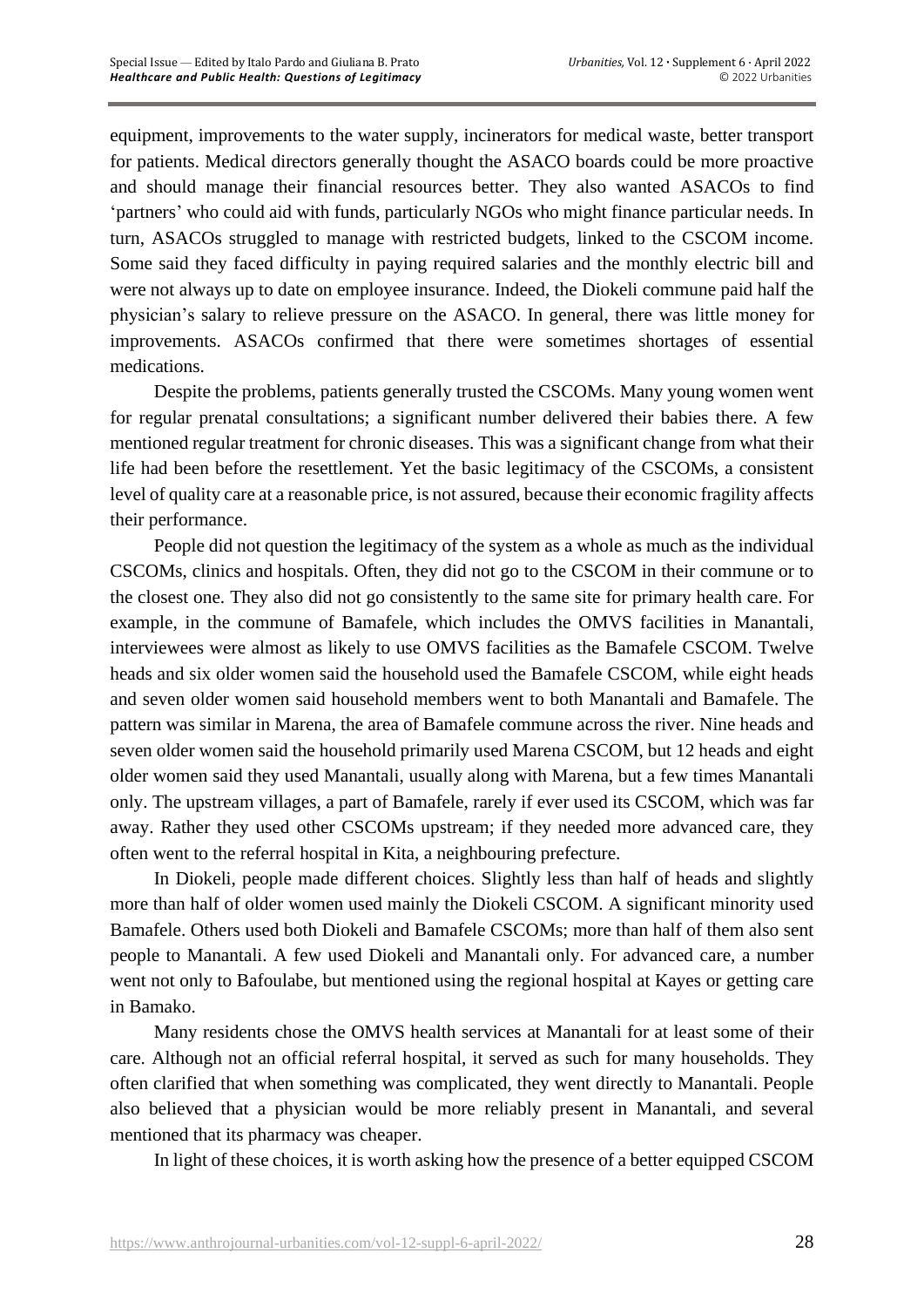at Manantali, opened after these data were collected, would affect how people evaluate their options. If this centre offers good quality and low prices, it may attract patients from existing CSCOMs. Those who already have problems facing costs may see their incomes further erode, making them more fragile.

#### **Conclusion**

The establishment of CSCOMs has done much to increase transparency, trust, and process legitimacy in health care at Manantali, but performance legitimacy remains fragile. The ASACOs that manage the CSCOMs often struggle to meet operating costs and find it even more difficult to maintain and upgrade equipment and locales. Thus, the viability of established CSCOMs may suffer as newer ones, better equipped with initial start-up funds, open. For example, the Diokeli CSCOM, already facing financial constraints and viewed as problematic by some patients, may lose even more clients. If the fall in income meansthat minimum services cannot be maintained, the commune could lose its only health centre. To be sure, patients could still use the abundant services in Bamafele, but this puts poorer patients at greater risk, as they are less likely to be able to afford transport there.

If the Malian government values the presence of universal basic health services, it needs to increase government support for CSCOMs in poorer areas to maintain performance legitimacy. For example, it should consider grants and funding for renewing equipment and structures and advanced training for personnel.

#### **References**

- Balique, H., Ouattara O. and Ag Iknane, A. 2001. Dix ans d'expérience des centres de santé communautaire au Mali. *Santé Publique*, 13 (1): 35-48.
- Coulibaly, A., Gautier L., Zitti, T. and Ridde, V. 2020. Implementing performance-based financing in peripheral health centres in Mali: What can we learn from it? *Health Research Policy and Systems*, 18: 54. 3 June. doi.org/10.1186/s12961-020-00566-0
- Coulibaly, S. O. and Diarra, K. 1993. Analyse des comptes nationaux de la santé. In J. Brunet-Jailly (ed.), *Se Soigner au Mali: Une contribution des sciences sociales. Douze expériences de terrain*. Paris: Karthala and ORSTOM.
- Diarra, T. 2012. *Santé, maladie et recours aux soins à Bamako (Mali): Les six esclaves du corps*. Paris: L'Harmattan.
- Konaté, M. K. and Kanté, B. 2005. Commercialization of health care in Mali: Community health centres, fees for service and the rise of private providers. In M. Mackintosh and M. Koivusalo (eds), *Commercialization of Health Care: Global and Local Dynamics and Policy Responses*. New York: Palgrave Macmillan.
- Mali (Ministère de la Santé et de l'Hygiène Publique, Ministère du Travail et des Affaires Sociales et Humanitaires, and Ministère de la Promotion de la Femme, de la Famille et de l'Enfant). 2014. *Plan décennal de développement sanitaire et social (PDDSS) (2014- 2023)*. Bamako: Government of Mali.